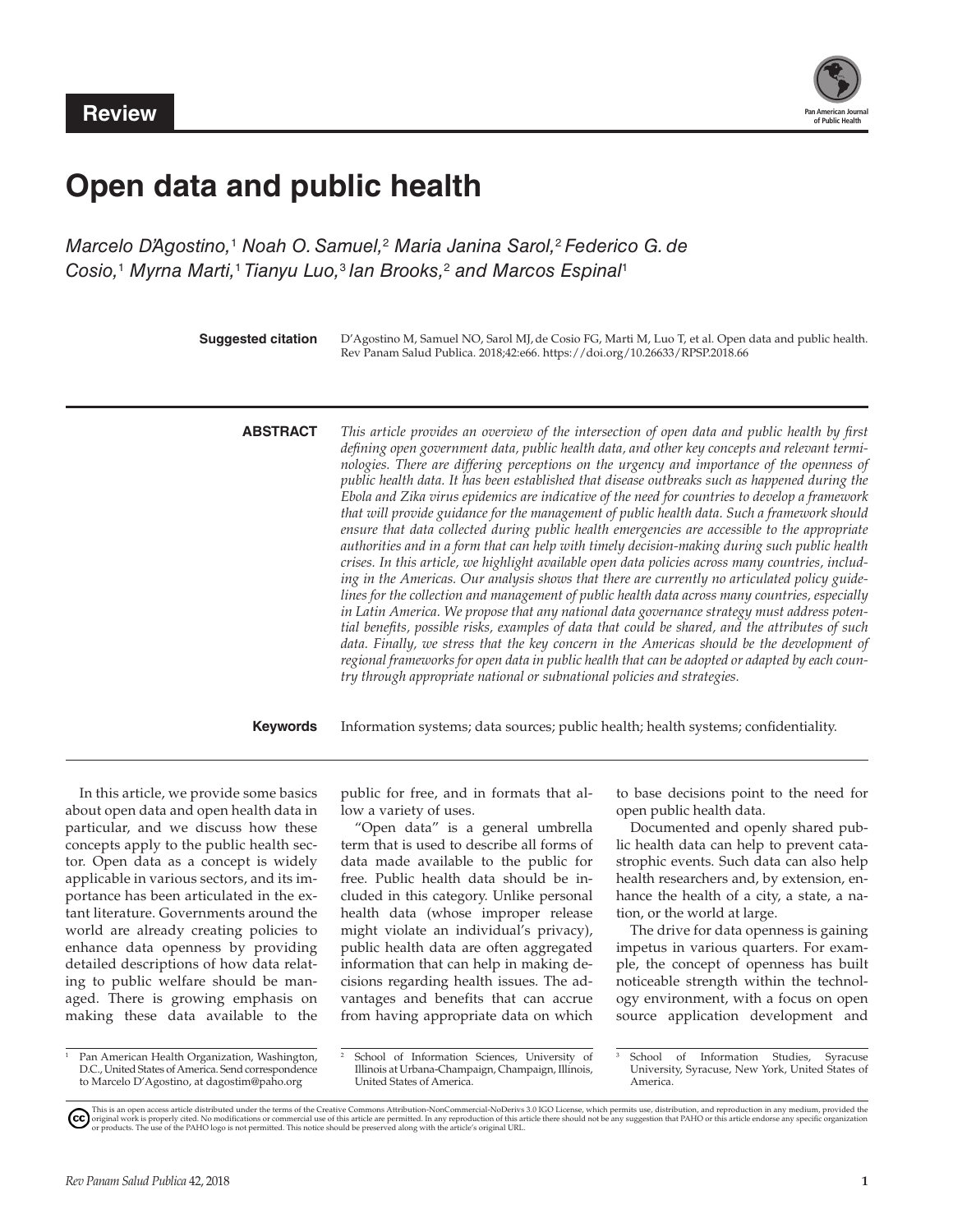code sharing. The scientific community has also been pushing for open access to scholarly work, and a few initiatives have been launched in the past few years to support this (1). In addition, government agencies around the world are creating policies to enhance access and use of government data by the public at large (2).

In the research literature, there are different viewpoints on the urgency and the importance of the concept of openness of public health data. For example, it has been established that disease outbreaks such as happened during the Ebola and Zika virus epidemics are indicative of the need for countries to develop a framework that will provide guidance for managing public health data. Such frameworks should ensure that data collected during public health emergencies are accessible to the appropriate authorities and in a form that can help with timely decision-making during such public health crises. Carney and Weber (3) have stated that "today's public health crises, as exemplified by the Ebola outbreak, lead to dramatic calls to action that typically include improved electronic monitoring systems to better prepare for, and respond to, similar occurrences in the future." Having data-driven public health intelligence-gathering is only possible if the required data are available and are being shared.

Vest and Issel (4) have asserted that there is a need for improved information system capabilities in public health agencies and that these capabilities may be the key to those agencies remaining relevant in evolving health care systems. There are also increased calls for integrating public health surveillance data within health departments. The cost efficiency of such an approach to the coordination of care can be striking (5). In managing public health data, various factors across different agencies have been considered. According to Nguyen (6), one of these factors in relation to public health data on child maltreatment is "interoperability," which could be a synonym for openness (6).

In the remainder of this literature review, we provide an overview of the intersection of open data and public health by first defining and discussing open government data (OGD), public health data, and other key concepts and terminologies.

#### **KEY CONCEPTS AND TERMINOLOGIES**

#### **Open data**

Although the term "open data" seems intuitive and self-explanatory, individuals and organizations may have different conception of openness. Some concepts and principles relevant to some sectors may not apply to other sectors. For instance, the Project Open Data of the Government of the United States of America states that open data must be managed after being released (7). This principle applies to academic research projects, but they are usually only required to keep the data for a few years after the end of the project.

A widely used definition of open data is the Open Definition, which states that "open data and content can be freely used, modified, and shared by anyone for any purpose" (8). It is important to note that this definition is not applicable to government and public health data. It is crucial that public health data shared by the government should not be modifiable. Thus, in this paper, our definition of open data is a slight variation of the Open Definition. We define open data as data that can be freely used and shared by anyone for any purpose, under strict principles of privacy and confidentiality, when appropriate.

### **Open government data**

Around the world, governments and quasi-governmental entities collect multiple categories of information, including on people, events, institutions, and the environment. With new information and communication technologies—especially the Internet—it is now easy to store this information in online databases. Access to most of these databases was often initially restricted to certain agencies of the government involved in collecting the data (9). However, governments around the world are now realizing the need to make this information available to the broader public for various reasons. Some of the reasons for making government data available, according to the information available on the Open Government Data website (10), are (a) transparency, which ensures that a government's activities are made known to the citizenry; (b) to release social and commercial value by encouraging innovative use

of data by the citizens in ways that create additional usefulness; and (c) participatory governance, ensuring that citizens have access to data upon which government decisions are based.

Some initiatives measure government performance around the world regarding OGD.

The seven countries that ranked highest in the 2016 Global Open Data Index (GODI), which is run by the Open Knowledge Network, were Taiwan, Australia, Great Britain, France, Finland, Canada, and Norway. These seven countries were ranked from one to five, with two or more countries occupying the same position. Taiwan occupied the first position, followed by Australia and Great Britain sharing the second position. France is fourth, while Finland, Canada, and Norway all shared the fifth position (11).

Some of the data areas on which the GODI assesses openness are: national statistics, government budget, legislation, procurement tenders, elections results, national maps, weather forecasts, air quality, company registers, location datasets, water quality, land ownership, and government spending. Public health data is currently not included in this list.

It is noteworthy that among the top 20 countries with high OGD scores, based on the 2016 Global Open Data Index (GODI), 7 of them are in the Americas. These 7 countries are Canada, Brazil, Mexico, United States, Colombia, Argentina, and Uruguay.

Available studies already show the kinds of benefits that accrue when citizens utilize openly available government data. For example, Bătăgan demonstrated how open government data could enhance development in urban areas (12). In a similar study, a group of Finnish researchers looked at the Helsinki Region Infoshare open data service and concluded that "open data can significantly contribute to open government and transparency, citizen's engagement, better-informed decisions, innovative applications, better services, [and] new businesses and jobs" (13).

Government datasets are increasingly available on the Web, with open data standards over different platforms. In most cases, the datasets are in a nonproprietary format and are free of charge. Although such datasets can provide unlimited opportunities for decisionmakers, institutions, and researchers, their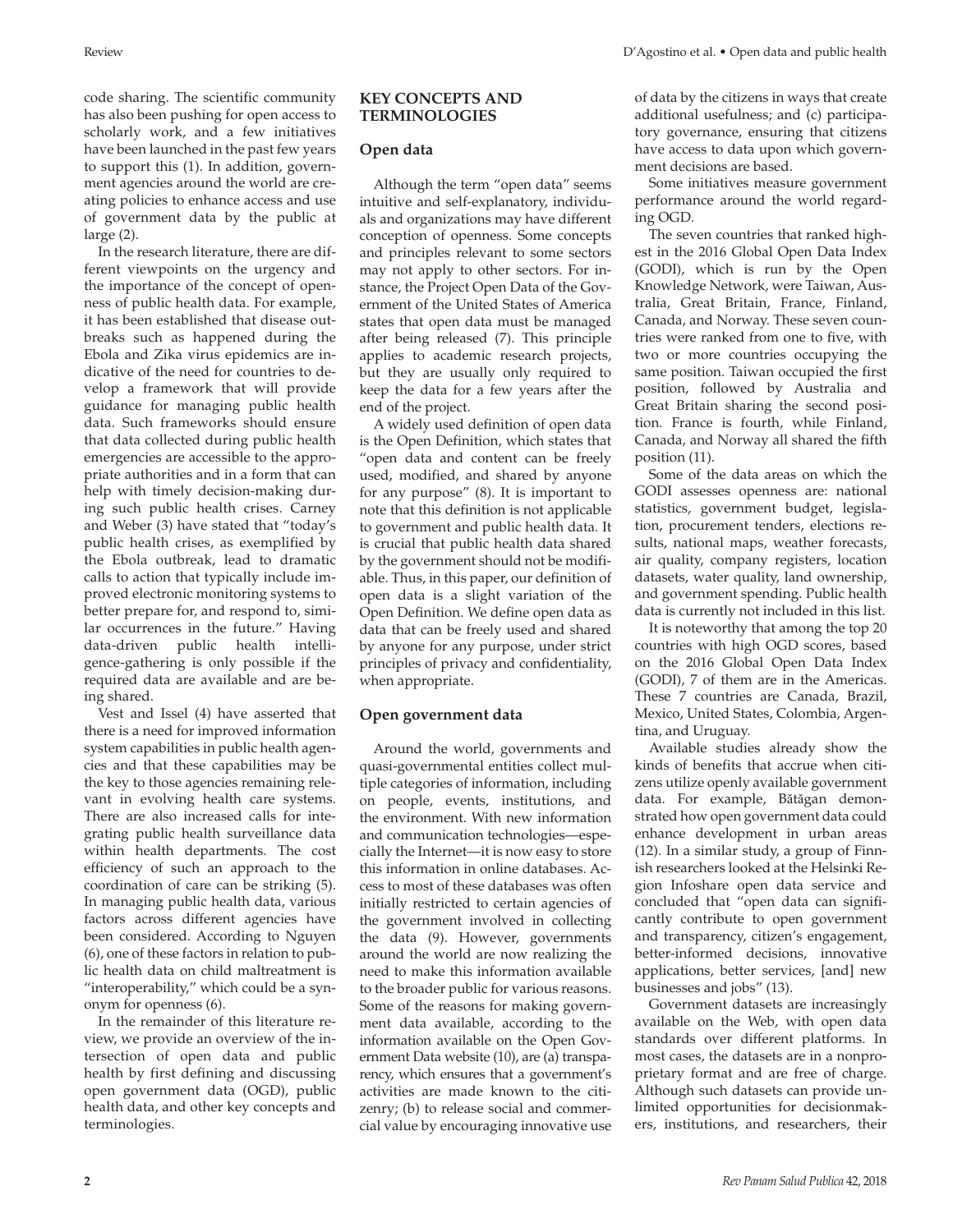quality and usability are yet to be determined (14).

#### **Principles of "open" government data**

On 7-8 December 2007, 30 open government advocates met to develop a set of principles for open government data. Their objective was to create a more robust understanding of what "open" means and why government data is essential to democracy (15). They agreed that government information would be considered open if it complies with the principles listed in Table 1.

#### **Public health data**

As opposed to individual or personalized health, public health concentrates on the promotion and protection of the health of the entire population within a country, state, county, or city. Governments promote healthy lifestyles and conduct research on preventing injuries and on detecting and controlling infectious diseases. At times, governments in different countries—especially ones sharing a border—will agree and cooperate on public health efforts that promote the well-being of all their citizens (16-18).

We often distinguish between public and personal health, especially in relation to data sharing. However, it is important to note that public health data are usually obtained from individual or personal health data that have been anonymized in a required manner (19). Therefore, for effective public health data collection and management, there must be adequate and effective personal health data collection and management, especially for diseases that can result in major outbreaks. How do we effectively manage health data generated from a county,

city, state, or country in order to help our decision-making in public health? How do we manage public health data among countries, especially ones sharing a geographical boundary? At what level do we have access to these datasets, and what are the requirements needed for using these data? Public health data that are available in the right format at the right time can help in making decisions that would prevent health-related catastrophes. Given that public health was not listed as part of the areas of open government data initiatives indicated in the Global Open Data Index (11), we wonder if there any issues that prevent making public health data open in some countries, or whether it was just an oversight by the team behind the initiative.

#### **METHODS**

#### **Literature search**

This literature review is driven by the following research questions:

- 1. What are the themes of publications about government open public health data?
- 2. What principles are considered important for open government public health data?
- 3. What factors get in the way of open government public health data?
- How is government-released public health data being used in research studies?
- 5. How many publications are about or used government-released public health data from countries in the Americas?

We accessed scholarly articles from two databases: PubMed [\(http://www.](http://www.ncbi.nlm.nih.gov/pubmed/) [ncbi.nlm.nih.gov/pubmed/](http://www.ncbi.nlm.nih.gov/pubmed/)) and

Scopus (<http://www.scopus.com/>). These articles focused on public health data openly released by governments and international organizations, such as the World Health Organization (WHO). Some of these openly released government data are accessible online through government websites, including the websites of international organizations such as WHO. We did not include scholarly articles about individual health data and those using data gathered by nongovernment entities. Our search prioritized journal articles and conference papers. We used the following search terms: [1] "open data" AND "public health" and [2] "open data" AND "health" AND "government."

We found 27 relevant scholarly articles in our search. Predominantly, these articles used open data from either the national government or local governments. Countries whose data were used in some of the articles include Australia, Brazil, India, Malaysia, Romania, South Korea, and the United States. One study used data from the World Health Organization. These countries, along with others listed in Table 2, have extensive open data guidelines published online.

#### **DISCUSSION**

One important element stressed in a few of the research articles is the concept of "linked data." Linked data is a term coined by Tim Berners-Lee (20) to describe best practices to publish and link structured data to other data available on the Web. Tilahun et al. (21) have asserted that publishing data as linked data will allow it to be understood by machines and discovered by search engines.

Linked data is not a new term in the health community. The Government of the United States has published some of

**TABLE 1. Principles of open government data as formulated by a group of open government advocates in 2007** 

| Description                                                                                                                                                      |
|------------------------------------------------------------------------------------------------------------------------------------------------------------------|
| All public data is made available. Public data is data that is not subject to valid privacy, security, or privilege limitations.                                 |
| Data is as collected at the source, with the highest possible level of granularity, not in aggregate or modified forms.                                          |
| Data is made available as quickly as necessary to preserve the value of the data.                                                                                |
| Data is available to the widest range of users for the widest range of purposes.                                                                                 |
| Data is reasonably structured to allow automated processing.                                                                                                     |
| Data is available to anyone, with no requirement of registration.                                                                                                |
| Data is available in a format over which no entity has exclusive control.                                                                                        |
| Data is not subject to any copyright, patent, trademark, or trade secret regulation. Reasonable privacy, security, and privilege<br>restrictions may be allowed. |
|                                                                                                                                                                  |

*Source:* Fiorenza (15).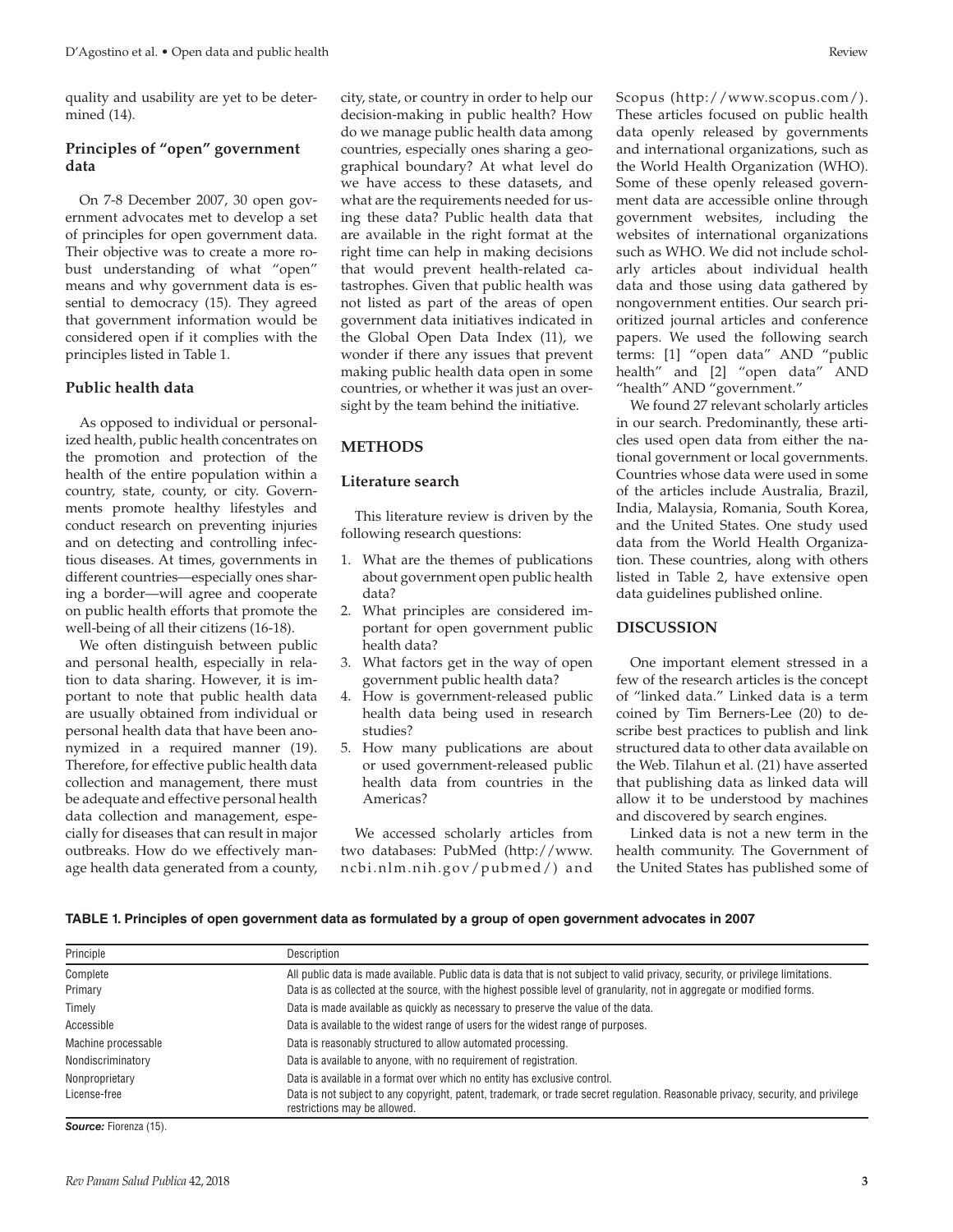|  | TABLE 2. Some country-specific open data guidelines |  |  |
|--|-----------------------------------------------------|--|--|
|--|-----------------------------------------------------|--|--|

| Country              | Open data platform(s)                                             |  |
|----------------------|-------------------------------------------------------------------|--|
| Australia            | Australian Bureau of Statistics (http://abs.gov.au/)              |  |
|                      | Data SA (https://data.sa.gov.au/)                                 |  |
|                      | PHIDU (http://publichealth.gov.au/data)                           |  |
|                      | Queensland Health (https://www.health.gld.gov.au/)                |  |
| <b>Brazil</b>        | Brazilian Government Open Data (http://dados.gov.br/)             |  |
|                      | Interagency Health Information Network (http://www.ripsa.org.br/) |  |
|                      | Dados Recife (http://dados.recife.pe.gov.br/)                     |  |
|                      | Rio Open Data (http://data.rio/)                                  |  |
|                      | Data Warehouse Web (http://www.saude.mt.gov.br/sistemas)          |  |
| Canada               | Open Data Canada (http://open.canada.ca/en/open-data/)            |  |
| Chile                | Open Data Portal (http://datos.gob.cl/)                           |  |
| Colombia             | Open Data Colombia (https://datos.gov.co)                         |  |
| Jamaica              | Jamaica Open Data portal (http://data.gov.jm/)                    |  |
| Malaysia             | Malaysian Government Open Data (http://www.data.gov.my/)          |  |
| Mexico               | Open Data Mexico (https://datos.gob.mx/)                          |  |
| Romania              | Romanian Government Open Data (http://data.gov.ro/)               |  |
| South Korea          | Korean Government Open Data (https://www.data.go.kr/)             |  |
| <b>United States</b> | U.S. Open Government Data (https://www.data.gov/)                 |  |
|                      | HealthData.gov (http://www.healthdata.gov/)                       |  |
|                      | National Center for Health Statistics (https://www.cdc.gov/nchs/) |  |
|                      | OpenFDA (https://open.fda.gov/)                                   |  |
|                      | OpenColorado (http://data.opencolorado.org/)                      |  |
|                      | Health Data NY (https://health.data.ny.gov/)                      |  |
|                      | NYC OpenData (https://nycopendata.socrata.com/)                   |  |
| Uruguay              | Open data catalog (https://catalogodatos.gub.uy/)                 |  |

**Source:** Prepared by the authors from their study data.

its health datasets as linked data, according to Hendler et al. (22).

In fact, according to those authors, the most extensive use of linked data from Government of United States datasets has been by the health community. In Romania, Rinciog and Posea, two faculty members at the University Politehnica of Bucharest, have transformed the Romanian public health data, originally published in XLS format, to linked data (23). Linked data will enable quick access to similar and complementary data, especially during a public health emergency.

#### **Open data and public health**

There are many advantages or benefits associated with open data. These include transparency and democratic control, participation, self-empowerment, improved or new products and services, innovation, and new knowledge from combined data sources and patterns in large data volumes (24). Openly available public health data can bring about these benefits as well. For example, government entities can use public health data for better decision-making. Private entities can apply such data to create health-related products, scientists can utilize such data in their research work, and nongovernmental agencies can study such data to know more about areas of public health.

There are a few questions about openly available public health data. For example, what are the factors that may enhance or inhibit openly available public health data? How do we position ourselves to solve problems in such areas as policy and technical capability?

Vest and Issel (4) conducted a crosssectional analysis of organizational factors associated with gaps in data sharing between state health agencies and local health departments. They found that the proportion of local health departments experiencing a data sharing gap was 34.0% for childhood immunizations, 69.8% for vital records, and 81.8% for reportable conditions. They also reported that increased state health agency size and technological capacity reduced the likelihood of gaps.

In a similar study on the importance of adequate technical capability with regard to collecting and managing public health data, Homan et al. (25) concluded that adopting technological innovations was important in enabling the quick and

effective collection of demographic and malaria data in western Kenya.

In an example relating to policy, Gasner et al. (5) presented a case study of data sharing between public health programs in New York City. They examined public health laws and agency policies for data sharing across surveillance programs for HIV, sexually transmitted diseases, tuberculosis, and viral hepatitis. The authors reported that recent changes to state laws provide greater opportunities for data sharing but that agency policies must be updated to allow increased data integration. This finding, for one city, would likely be even more important when considering entities spread across larger geographical areas.

#### **Key policy issues**

Our discussion so far has presented evidence supporting the open data movement around the world. However, to have greater benefits from open access within the public health sector will require conscientious efforts addressing many of the issues that are pertinent and peculiar to that sector. As shown in Figure 1, effective policy formulation for open public health data must deal with four fundamental concerns: benefits, risks, examples, and attributes. These four issues are key concerns for us after having considered some of the concepts discussed in the extant literature on open health data. We note that it is important to articulate the potential benefits of open data, potential risks associated with it, examples of data that should be made open, and the attributes of such data.

In terms of potential benefits, it is essential to highlight the importance of sharing health data within a public policy supporting open public health data. The public needs to be aware, without any ambiguity, of the potential benefits as they relate to subgroups, and to the overall population within a given city, state, or country, or even across countries. Those benefits can give credence to the content of such public policy.

Another issue of potential concern is risks associated with data sharing. It is important as part of a public policy to indicate potential risks that may be associated with making any type of public health data open. It is also important to identify ways to limit such risks. Possible benefits need to be weighed against any potential risks.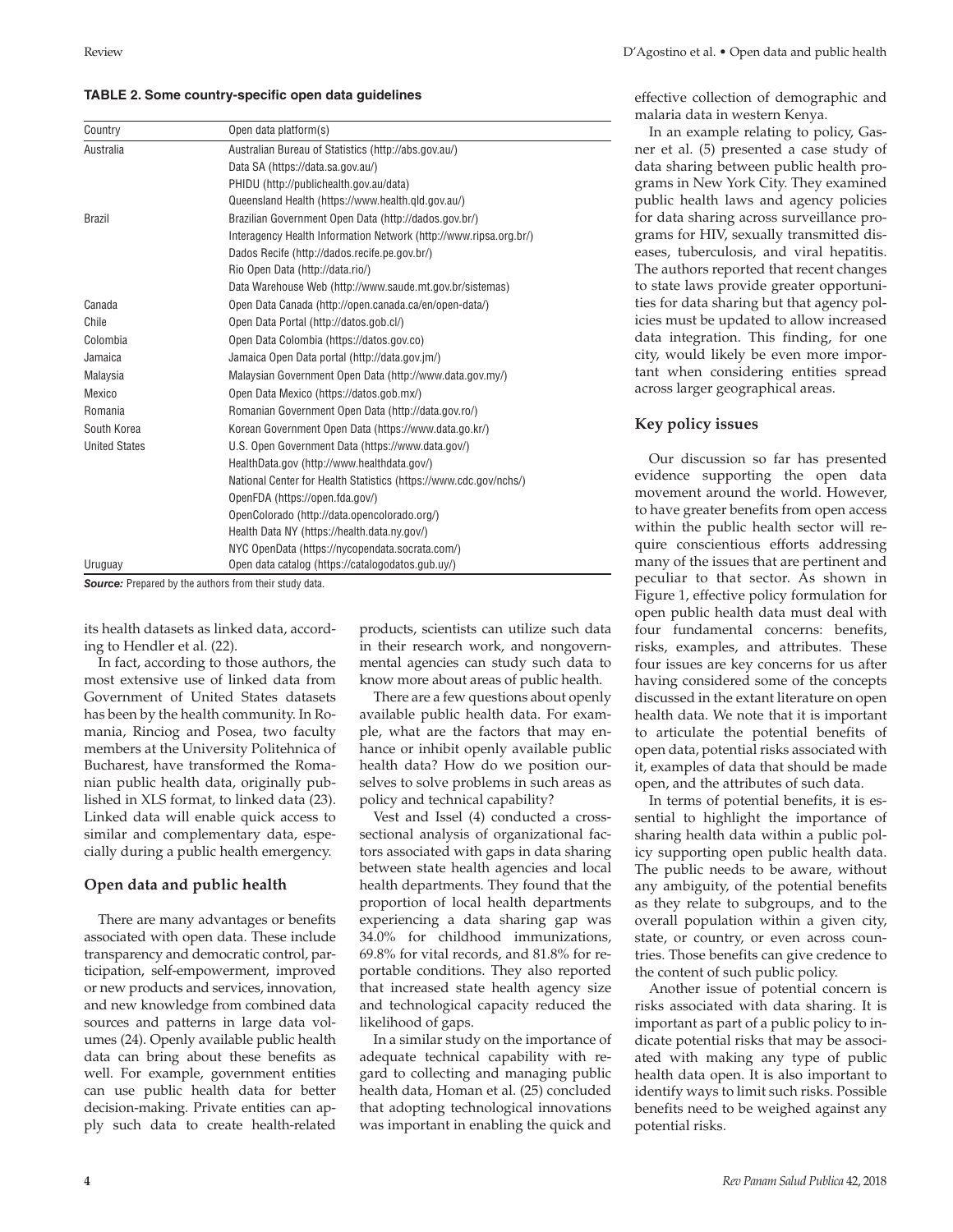#### **FIGURE 1. Key policy issues with open public health data**



*Source:* Prepared by the authors from previous studies, including Crouch and Wilson (26).

Additionally, mention must be made of the examples of the specific types of data that would constitute public health data and thereby qualify to be made open to a larger, public audience.

The attributes of such examples of health data must also be adequately stated. We know that it is the collection of individual health data that is aggregated as public health data. There must be guidelines that will prevent the release of data attributes that can be used to directly link publicly available health data to specific individuals.

#### **Open data in the Americas**

Any discussion of open data in the Americas needs to consider the issue of open access. In an April 2014 panel discussion at Columbia University in New York City, open access initiatives across the Americas were examined (27). One of the panelists was Heather Joseph, the executive director of the Scholarly Publishing and Academic Resources Coalition (SPARC). She provided an overview of the policy framework in the United States regarding open access to scholarly articles and data that are the output of government-sponsored projects, through such agencies as the National Institutes of Health (NIH). She said that the drivers for open access policies in the United States include the fact that, on a yearly basis, the federal Government's investment in basic and applied scientific research is around US\$ 60 billion. Spending such huge public sums on research ought to help generate new ideas, make new discoveries, and

enhance our understanding of the world. These benefits are only possible when there is access to and utilization of the results of this scientific research. Awareness of that great potential has led the United States Government to develop open access policies contained in such documents as the Office of Management and Budget (OMB) Circular No. A-130 (1).

In that April 2014 panel, Joseph also said that, in conscientious efforts over the years, the Congress of the United States has endorsed policy statements supporting open access to governmentfunded research work at different levels. Over time, the language in those documents has shifted from *encouraging* scholars to deposit their government-funded results (articles plus data) on open platforms within a given period to *mandating* them to do so as a condition for financial support.

Apart from the OMB Circular No. A-130, some of the documents embodying support for open access in the United States include the Copyright Act (17 U.S.C. 105), the Freedom of Information Act (FOIA), the Paperwork Reduction Act, the Electronic Freedom of Information Act Amendments of 1996, and the Government Paperwork Elimination Act.

Joseph also noted that the first agency of the United States Government to implement an open access policy was the NIH. The research community could benefit from understanding how the NIH push for openness has affected public health data sharing at large. Based on the NIH open access policy,

two questions the authors of this paper and other scholars may want to investigate are: 1) How open is health data that could help make effective public health decisions in the United States? 2) Is the current policy framework strong enough to cover public health data sharing, especially during public health emergencies?

Another panelist at that April 2014 session was Dominique Babini, the open access program coordinator of the Latin American Council on Social Sciences (CLACSO). She pointed to a number of Latin American countries whose legislatures have approved open access policies that are similar to those in the United States, requiring the creation of open access digital repositories for governmentfunded research results. Brazil did that in 2011, Argentina and Peru did so in 2013, and Mexico followed in 2014.

According to a report from the United Nations Educational, Scientific and Cultural Organization (UNESCO) (28), among Latin American countries, Brazil has the largest number of institutional open access policies (in total, 16), trailed by Peru (6), Argentina (4), Venezuela (4), Colombia (3), Mexico (3), and Bolivia (1).

In addition to the efforts on open access policies being made in individual Latin American countries, there are various major regional projects and initiatives. According to UNESCO (28), one of these is the Scientific Electronic Library Online (SciELO). SciELO is a cooperative, decentralized platform for electronic publishing of scientific journals, with national focal points in 15 countries, mainly in Latin America. Other regional initiatives include the Red de Revistas Científicas de América Latina y el Caribe, España y Portugal (Redalyc); Regional Cooperative Online Information System for Scholarly Journals from Latin America, the Caribbean, Spain and Portugal (Latindex); Biblioteca Virtual en Salud (Virtual Health Library) (BVS); Latin-American Citations in Social Sciences and Humanities (CLASE); Index of Latin-American Journals in Science (PERI-ODICA); Agricultural Information and Documentation Service of the Americas (SIDALC); and Digital Library of the Caribbean (dLOC).

Given these many regional and subregional efforts on open access, sharing public health data in the Americas should be less of a challenge than some persons might think. This optimism is buttressed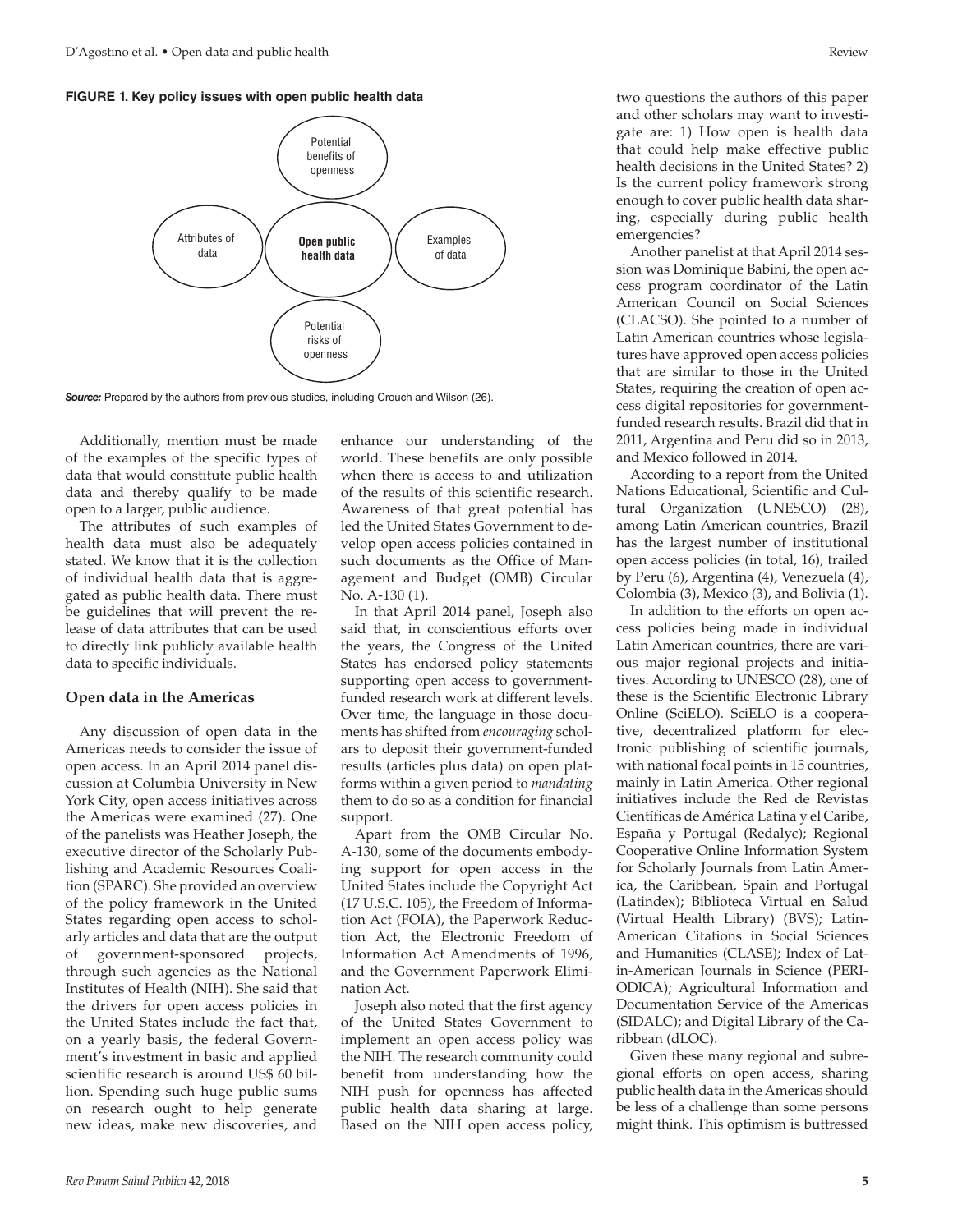by initiatives around the world that measure government performance on open government data, which show that many countries in the Americas have adopted open access policies (11).

The central challenge in relation to open data on public health in the Americas is that of developing regional frameworks that can be adopted or adapted by each country through national or subnational policies. Such frameworks must be easy to apply and to fit into the needs of each country, as well as those of the region overall. To help achieve this, teams of experts must work with individual countries in sharing ideas and lessons learned and in focusing on common attributes that can help resolve complex decision-making issues.

#### **Open data in the world**

Government data repositories are unequally spread around the world, and the health information in them is not always open and available online, according to a 2016 observational study (29). While there are international mandates and commitments on collecting health data, current open health data portals use a variety of formats. These portals mainly contain data on new diseases, directories of health institutions, and detailed descriptions of regulatory agencies

- 1. Stebbins M. Expanding public access to the results of federally funded research. Available from: [https://www.](https://www.whitehouse.gov/blog/2013/02/22/expanding-public-access-results-federally-funded-research) [whitehouse.gov/blog/2013/02/22/ex](https://www.whitehouse.gov/blog/2013/02/22/expanding-public-access-results-federally-funded-research)[panding-public-access-results-federally](https://www.whitehouse.gov/blog/2013/02/22/expanding-public-access-results-federally-funded-research)[funded-research](https://www.whitehouse.gov/blog/2013/02/22/expanding-public-access-results-federally-funded-research) Accessed on 1 August 2016.
- 2. Sheehan J. Increasing access to the results of federally funded science. Available from: [https://obamawhitehouse.archives.](https://obamawhitehouse.archives.gov/blog/2016/02/22/increasing-access-results-federally-funded-science) [gov/blog/2016/02/22/increasing-ac](https://obamawhitehouse.archives.gov/blog/2016/02/22/increasing-access-results-federally-funded-science)[cess-results-federally-funded-science](https://obamawhitehouse.archives.gov/blog/2016/02/22/increasing-access-results-federally-funded-science) Accessed on 28 February 2018.
- 3. Carney TJ, Weber DJ. Public health intelligence: learning from the Ebola crisis. Am J Public Health. 2015;105(9):1740-4. doi: 10.2105/AJPH.2015.302771
- 4. Vest JR, Issel LM. Factors related to public health data sharing between local and state health departments. BMC Health Serv Res. 2014;49(1pt2):373–91. doi: 10.1111/1475-6773.12138
- 5. Gasner MR, Fuld J, Ann D, Jay KV. Legal and policy barriers to sharing data between public health programs in New York City: a case study. Am J Public Health. 2014;104(6):993–7.

that collect official data. However, there is a lack of standardization and interoperability among countries and among portals and repositories. Further, while our study found examples of exceptionally well-organized national open data portals, fewer than one-third of the world's countries had principled, organized portals set up to systematically share open data.

#### **Limitations**

This review is based on the available secondary information. A further analysis of primary data related to current initiatives that have not been made public may provide further evidence of policies that are not publicly available.

### **CONCLUSIONS**

Open data measurement is still a new and experimental field. A national data governance strategy could be a critical tool to improve health analysis and to forecast possible scenarios (30). In this paper, we have identified some current, functional open data policies in many countries, including in North America and South America. Our analysis has further shown that there are currently no articulated policy guidelines for the collection and management of public health

#### **REFERENCES**

- 6. Nguyen LH. A public health response to data interoperability to prevent child maltreatment. Am J Public Health. 2014;104(11): 2043–8.
- 7. Project Open Data. Principles. Available from: [https://project-open-data.cio.gov/](https://project-open-data.cio.gov/principles/) [principles/](https://project-open-data.cio.gov/principles/) Accessed on 22 August 2016.
- 8. Open Definition. The Open Definition. Available from: [http://opendefinition.](http://opendefinition.org/) [org/](http://opendefinition.org/) Accessed on 10 August 2016.
- 9. Samuel NO. Research support and open access: notes from Nigeria. Afr J Lib Arch Inf Sci. 2016;26(1):17–29.
- 10. Open Government Data. Welcome to Open Government Data. Available from: <http://opengovernmentdata.org/> Accessed on 6 July 2016.
- 11. Open Knowledge International. Global Open Data Index; 2015. Available from: <http://2015.index.okfn.org/place/> Accessed on 29 January 2018.
- 12. Bătăgan L. The role of open government data in urban areas development. Inform Econ. 2014;18(2):80–7. doi.org/10.12948/ issn14531305/18.2.2014.08
- 13. Jaakola A, Kekkonen H, Lahti T, Manninen A. Open data, open cities: experiences

data in the Americas. Any national data governance strategy must address potential benefits, potential risks, examples of data that could be shared, and the attributes of such data.

 We hope that the information provided in this article will support countries and health-related organizations as they develop national strategies on interconnected and interoperable open health data portals, especially within the context of national public health strategies and in line with other open government initiatives.

**Acknowledgments.** We thank the students of the University of Illinois at Urbana-Champaign who participated in the Global Health Informatics class in the spring of 2016. We presented initial ideas there that we later expanded on in this paper, and the students' comments and questions helped us clarify our views. We are also grateful to the anonymous reviewers for questions and observations that assisted us in refining the paper.

#### **Conflicts of interest.** None declared.

**Disclaimer.** Authors hold sole responsibility for the views expressed in the manuscript, which may not necessarily reflect the opinion or policy of the *RPSP/ PAJPH* or PAHO.

from the Helsinki Metropolitan Area. Case Helsinki Region Infoshare [www.hri.fi.](www.hri.fi) Stat J IAOS. 2015;31(1):117–22. [http://doi.](http://doi.org/10.3233/SJI-150873) [org/10.3233/SJI-150873](http://doi.org/10.3233/SJI-150873)

- 14. Martin EG, Law J, Ran W, Helbig N, Birkhead GS. Evaluating the quality and usability of open data for public health research: a systematic review of data offerings on 3 open data platforms. J Public Health Manag Pract. 2017;23(4): e5–e13.
- 15. Fiorenza P. A brief history of open data and GIS. Available from [https://www.](https://www.govloop.com/a-brief-history-of-open-data-and-gis/) [govloop.com/a-brief-history-of-open](https://www.govloop.com/a-brief-history-of-open-data-and-gis/)[data-and-gis/](https://www.govloop.com/a-brief-history-of-open-data-and-gis/) Accessed on 28 February 2018.
- 16. American Public Health Association. What is public health? Available from: [https://www.apha.org/what-is-public](https://www.apha.org/what-is-public-health)[health](https://www.apha.org/what-is-public-health) Accessed on 6 July 2016.
- 17. CDC Foundation. What is public health? Available from [http://www.cdcfounda](http://www.cdcfoundation.org/content/what-public-health)[tion.org/content/what-public-health](http://www.cdcfoundation.org/content/what-public-health) Accessed on 6 July 2016.
- 18. HealthData.gov. Welcome to HealthData. gov. Available from [http://www.health](http://www.healthdata.gov/)[data.gov/](http://www.healthdata.gov/) Accessed on 6 July 2016.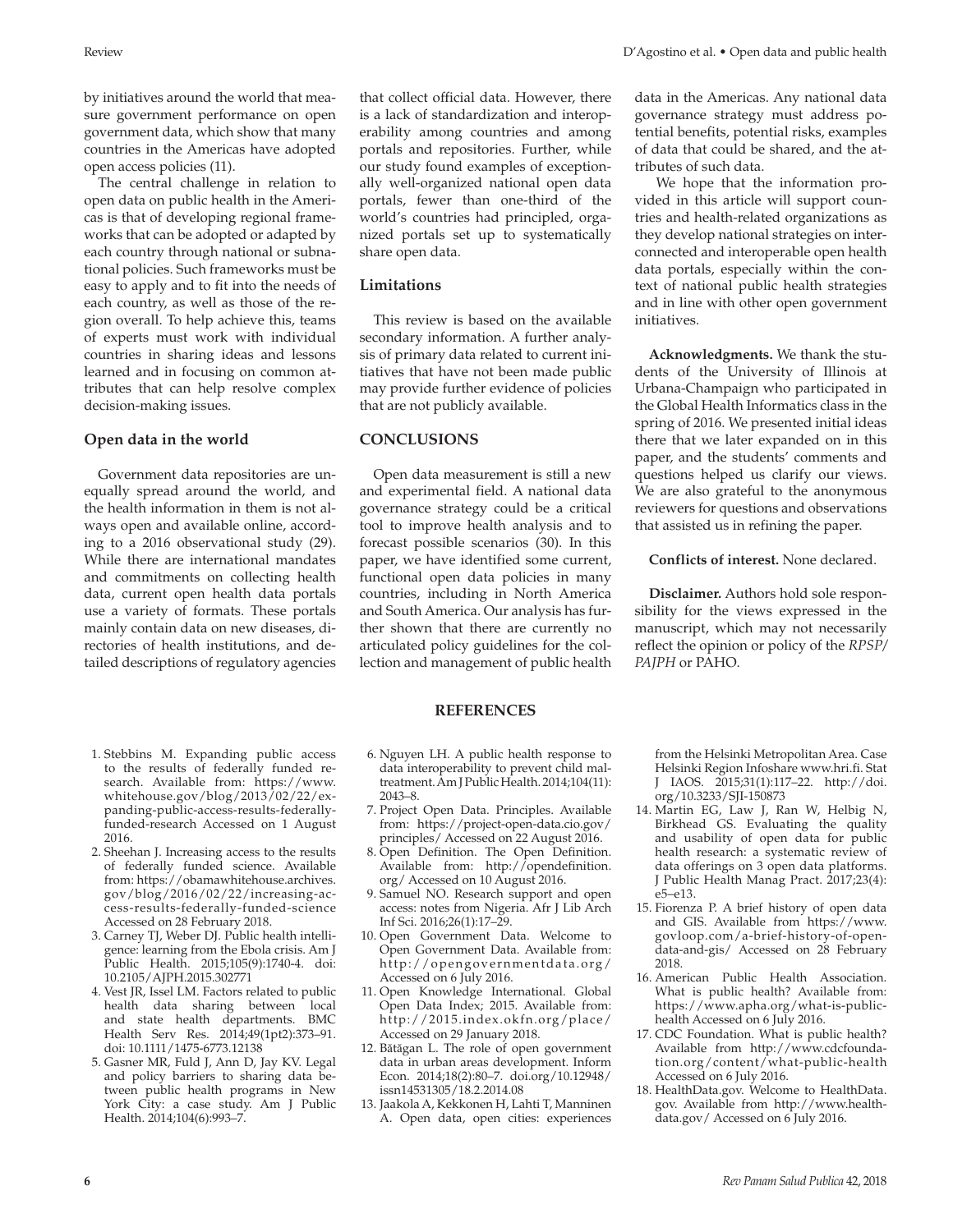- 19. Richardson V, Milam S, Chrysler D. Is sharing de-identified data legal? The state of public health confidentiality laws and their interplay with statistical disclosure limitation techniques. J Law Med Ethics. 2015;43:83–6. [http://doi.org/10.1111/jlme.](http://doi.org/10.1111/jlme.12224) [12224.](http://doi.org/10.1111/jlme.12224)
- 20. Berners-Lee T. Linked data. Available from: [https://www.w3.org/DesignIssues/](https://www.w3.org/DesignIssues/LinkedData.html) [LinkedData.html](https://www.w3.org/DesignIssues/LinkedData.html) Accessed on 19 September 2016.
- 21. Tilahun B, Kauppinen T, Keßler C, Fritz, F. Design and development of a linked open data-based health information representation and visualization system: potentials and preliminary evaluation. J Med Internet Res. 2014;16(10):e31. [http://dx.](http://dx.doi.org/10.2196/medinform.3531) [doi.org/10.2196/medinform.3531](http://dx.doi.org/10.2196/medinform.3531)
- 22. Hendler J, Holm J, Musialek C, Thomas G. US government linked open data: Semantic. data.gov. IEEE Intell Syst. 2012;27(3):25-31. [http://dx.doi.org/10.1109/MIS.](http://dx.doi.org/10.1109/MIS.2012.27) [2012.27](http://dx.doi.org/10.1109/MIS.2012.27)
- 23. Rinciog O, Posea V. Publishing Romanian public health data as Linked Open Data.

Paper presented at: 2015 E-Health and Bioengineering Conference (EHB); 2015 Oct 19-21, Iaúi; Romania.

- 24. Open Knowledge International. Why open data? Available from: [http://open](http://opendatahandbook.org/guide/en/why-open-data/)[datahandbook.org/guide/en/why-open](http://opendatahandbook.org/guide/en/why-open-data/)[data/](http://opendatahandbook.org/guide/en/why-open-data/) Accessed 12 July 2016.
- 25. Homan T, Di Pasquale A, Kiche I, Onoka K, Hiscox A, Mweresa C, et al. Innovative tools and OpenHDS for health and demographic surveillance on Rusinga Island, Kenya. BMC Res Notes. 2015;8(1):397. [http://doi.org/10.1186/s13104-015-](http://doi.org/10.1186/s13104-015-1373-8) [1373-8](http://doi.org/10.1186/s13104-015-1373-8)
- 26. Crouch EAC, Wilson R. Risk/benefit analysis. Available from: [https://www.osti.](https://www.osti.gov/biblio/5557457) [gov/biblio/5557457](https://www.osti.gov/biblio/5557457) Accessed on 28 February 2018.
- 27. Joseph H, Sinatra M, Babini D, Graham PM. Open access in the Americas [mp4 recording]. Available from: [http://dx.doi.](http://dx.doi.org/10.7916/D8736P0S) [org/10.7916/D8736P0S](http://dx.doi.org/10.7916/D8736P0S) Accessed 28 February 2018.
- 28. United Nations Educational, Scientific and Cultural Organization, Global Open

Access Portal. Latin America and the Caribbean. Available from: [http://www.](http://www.unesco.org/new/en/communication-and-information/portals-and-platforms/goap/access-by-region/latin-america-and-the-caribbean/) [unesco.org/new/en/communication](http://www.unesco.org/new/en/communication-and-information/portals-and-platforms/goap/access-by-region/latin-america-and-the-caribbean/)[and-information/portals-and-platforms/](http://www.unesco.org/new/en/communication-and-information/portals-and-platforms/goap/access-by-region/latin-america-and-the-caribbean/) [goap/access-by-region/latin-america](http://www.unesco.org/new/en/communication-and-information/portals-and-platforms/goap/access-by-region/latin-america-and-the-caribbean/)[and-the-caribbean/](http://www.unesco.org/new/en/communication-and-information/portals-and-platforms/goap/access-by-region/latin-america-and-the-caribbean/) Accessed on 1 March 2018.

- 29. Greenberg CJ, Narang S. World Health Organization member states and open health data: an observational study. Epidemiol Biostat Public Health. 2016; 13(3).
- 30. Global Open Data Index. Open Data Index 2015: civil society audit of the state of open data. Available from: [http://2015.index.](http://2015.index.okfn.org/about/) [okfn.org/about/](http://2015.index.okfn.org/about/) Accessed 15 February 2018.

Manuscript received on 30 September 2016. Revised version accepted for publication on 8 February 2017.

## **Datos abiertos y salud pública**

**RESUMEN** Este artículo ofrece un panorama de la intersección entre los datos abiertos y la salud pública al definir en primer lugar qué son los datos gubernamentales abiertos, los datos sobre salud pública y otros conceptos fundamentales y términos pertinentes. Hay percepciones dispares sobre la premura y la importancia de la apertura de los datos sobre salud pública. Se ha establecido que los brotes de ciertas enfermedades, como las epidemias por los virus del Ébola y del Zika, demuestran la necesidad de que los países elaboren un marco que oriente la gestión de los datos sobre salud pública. Dicho marco debe garantizar que los datos recopilados durante las emergencias de salud pública sean accesibles para las autoridades competentes y en una forma que contribuya a la toma oportuna de decisiones durante estas crisis de salud pública. En este artículo, destacamos las políticas de datos abiertos existentes en diversos países, incluidos varios de la Región de las Américas. Nuestro análisis muestra que actualmente en muchos países no hay directrices articuladas de políticas públicas para la recopilación y gestión de los datos sobre salud pública, en especial en América Latina. Proponemos que toda estrategia nacional de gobernanza relativa a los datos debe abordar los posibles riesgos y beneficios, ejemplos de los datos que podrían compartirse y los atributos de tales datos. Por último, subrayamos que el interés fundamental en la Región de las Américas debe ser la creación de marcos regionales para datos abiertos sobre salud pública que cada país pueda adoptar o adaptar mediante las políticas y estrategias nacionales o subnacionales apropiadas.

**Palabras clave** Sistemas de información; fuentes de datos; salud pública; sistemas de salud; confidencialidad.